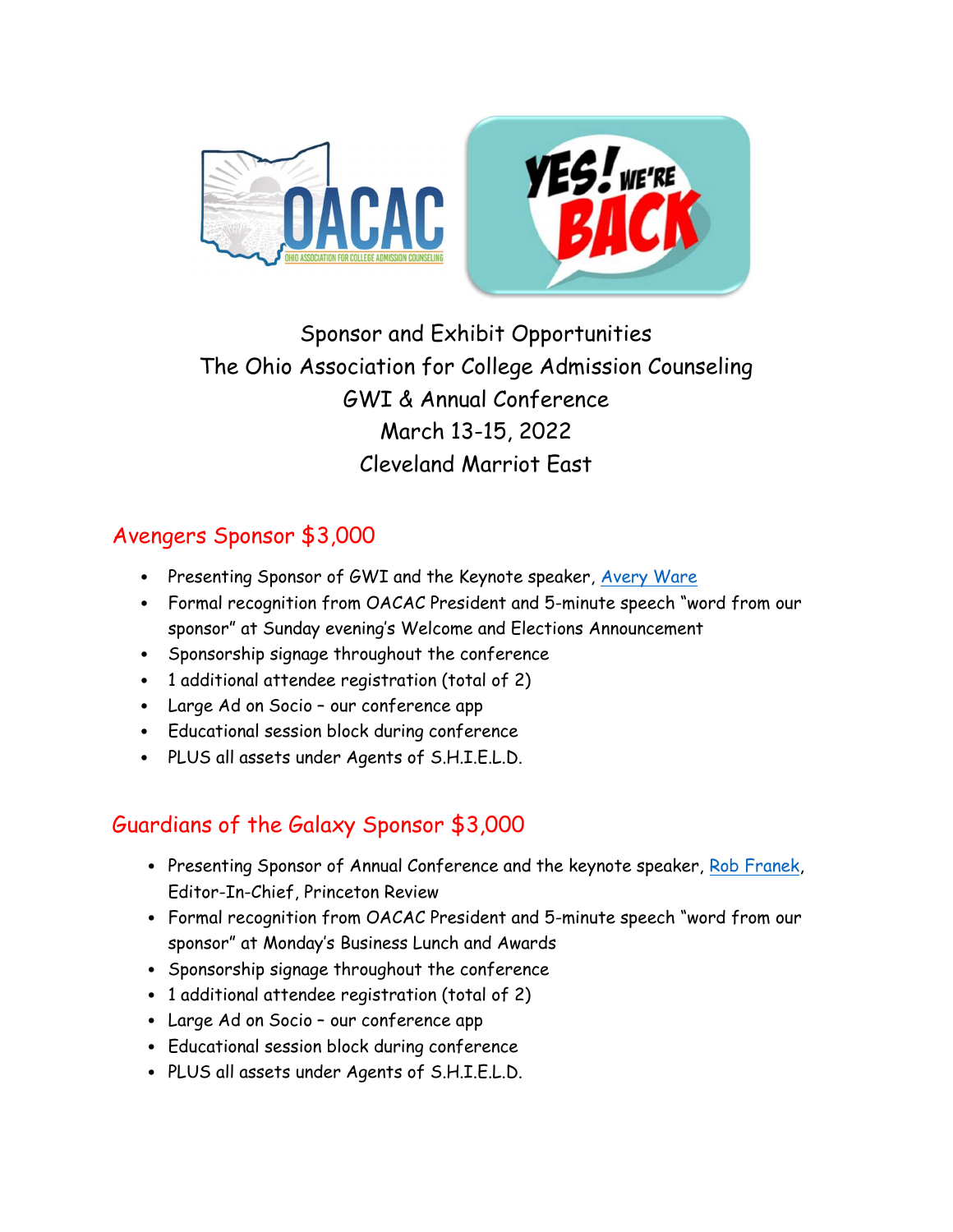### Incredible Hulk \$2,500

- Presenting Entertainment Sponsor of live band, award-winning musician and performer, Elec Simon & Friends
- Formal recognition from OACAC President and 5-minute speech "word from our sponsor" at Sunday evening's Welcome and Elections Announcement
- TED Talk during featured educational session
- Sponsorship signage
- Ad on Socio our conference program app
- PLUS all assets under Agents of S.H.I.E.L.D.

#### Black Panther \$2,000

- Presenting Sponsor of the annual GWI fireside chat
- TED Talk during featured educational session
- Sponsorship signage
- Ad on Socio our conference program app
- PLUS all assets under Agents of S.H.I.E.L.D.

### Spider-man \$2,000

- Sponsor of the conference networking dessert break on Monday
- TED Talk during featured educational session
- Sponsorship signage
- Ad on Socio our conference program app
- PLUS all assets under Agents of S.H.I.E.L.D.

# Agents of S.H.I.E.L.D. \$1,000

- Conference Exhibitor
- Logo and 150-word description on Socio our conference app
- Table in exhibitor area
- One conference registration
- Call out on OACAC social media during event
- Mentions in promotional emails about event
- Logos on conference web page linking to your website
- Full list of conference attendees (opting-in) with contact information